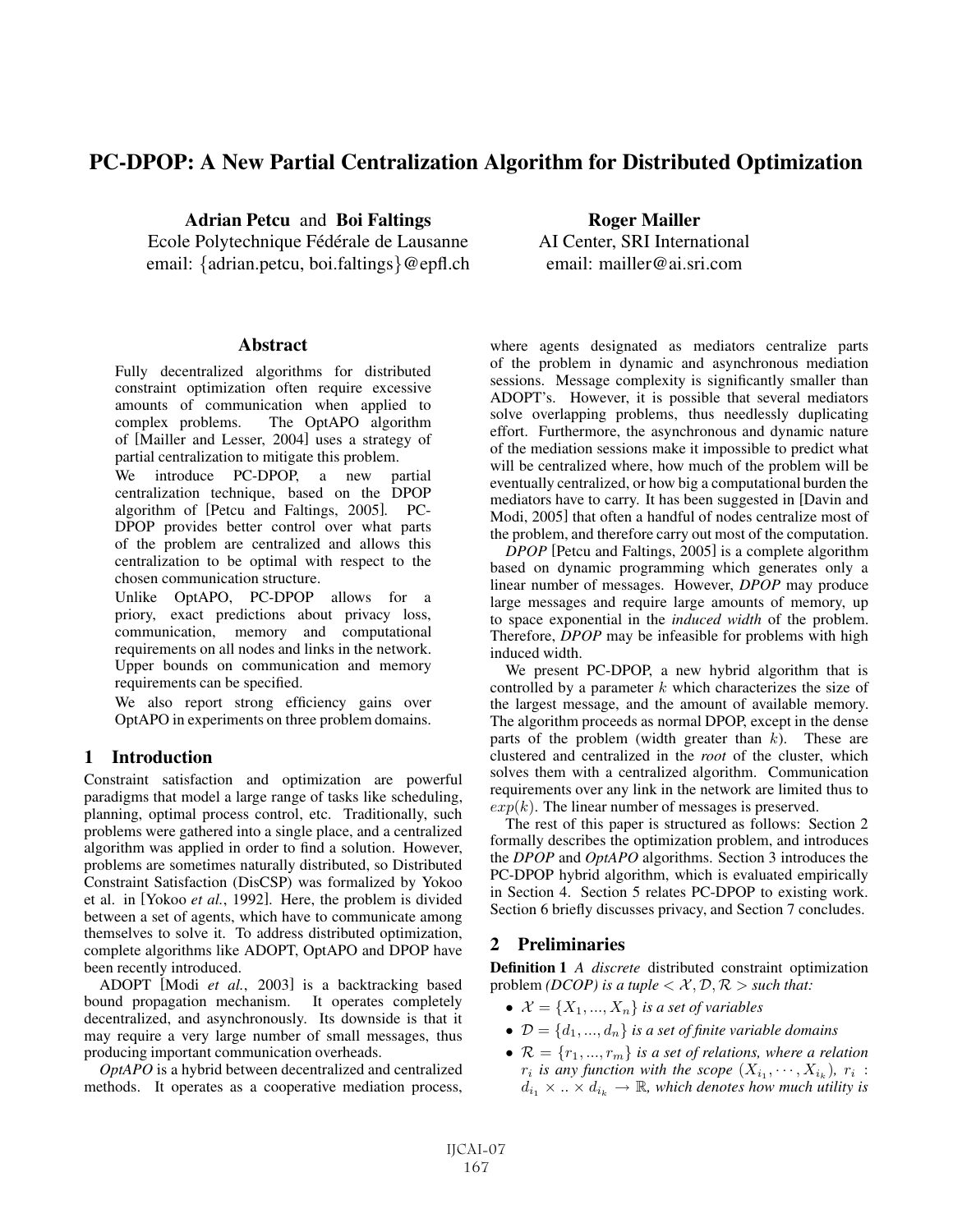*assigned to each possible combination of values of the involved variables. Negative amounts mean costs.* 

In a DCOP, each variable and constraint is owned by an agent. A simplifying assumption [Yokoo *et al.*, 1992] is that each agent controls a virtual agent for each one of the variables  $X_i$  that it owns. To simplify the notation, we use  $X_i$  to denote either the variable itself, or its (virtual) agent.

This is a multiagent instance of the *valued CSP* framework as defined in [Schiex *et al.*, 1995]. The goal is to find a complete instantiation  $\mathcal{X}^*$  for the variables  $X_i$  that *maximizes* the sum of utilities of all individual relations.

We assume here only unary and binary relations. However, DPOP and PC-DPOP can easily extend to non-binary constraints ([Petcu *et al.*, 2006]).

### 2.1 Depth-First Search Trees (DFS)

PC-DPOP works on a DFS traversal of the problem graph.

Definition 2 (DFS tree) *A DFS arrangement of a graph G is a rooted tree with the same nodes and edges as G and the property that adjacent nodes from the original graph fall in the same branch of the tree (e.g.*  $X_0$  *and*  $X_{11}$  *in Figure 1).* 

Figure 1 shows an example DFS tree that we shall refer to in the rest of this paper. We distinguish between *tree edges*, shown as solid lines (e.g.  $X_1 - X_2$ ), and *back edges*, shown as dashed lines (e.g.  $X_{12} - X_8$ ,  $X_4 - X_0$ ).

**Definition 3 (DFS concepts)** *Given a node*  $X_i$ *, we define:* 

- parent P<sup>i</sup> */* children Ci*: these are the obvious definitions (P<sub>4</sub> = X<sub>2</sub>, C<sub>1</sub> = {X<sub>2</sub>, X<sub>5</sub>}</sub>).*
- **pseudo-parents**  $PP_i$  are  $X_i$ 's ancestors directly *connected to*  $X_i$  *through back-edges (PP<sub>5</sub> = {X<sub>0</sub>}).*
- pseudo-children  $PC_i$  are  $X_i$ 's descendants directly *connected to*  $X_i$  *through back-edges (PC*<sub>1</sub> = { $X_4$ }).
- Sep<sub>i</sub> is the **separator** of  $X_i$ : ancestors of  $X_i$  which are *directly connected with*  $X_i$  *or with descendants of*  $X_i$  $(e.g. \; Sep_9 = \{X_0, X_8\}, \; Sep_2 = \{X_0, X_1\}.$  *Removing the nodes in* Sep<sup>i</sup> *completely disconnects the subtree rooted at*  $X_i$  *from the rest of the problem.*

#### 2.2 Optimal Asynchronous Partial Overlay

Optimal Asynchronous Partial Overlay (OptAPO [Mailler and Lesser, 2005]) is a sound and optimal algorithm for solving DCOPs that uses dynamic, partial centralization (DPC). Conceptually, DPC is a technique that discovers difficult portions of a shared problem through trial and error and centralizes these sub-problems into a mediating agent in order to take advantage of a fast, centralized solver. Overall, the protocol exhibits an early, very parallel hill climbing behavior which progressively transitions into a more deliberate, controlled search for an optimal solution. In the limit, depending on the difficulty of the problem and the tightness of the interdependences between the variables, one or more agents may end up centralizing the entire problem in order to guarantee that an optimal solution has been found.

#### 2.3 DPOP: dynamic programming optimization

DPOP is a distributed version of the bucket elimination scheme from [Dechter, 2003], which works on a DFS. *DPOP* has 3 phases.

Phase 1 - a DFS traversal of the graph is done using a distributed DFS algorithm like in [Petcu *et al.*, 2006]. The outcome of this step is that all nodes consistently label each other as parent/child or pseudoparent/pseudochild, and edges are identified as tree/back edges. This can be achieved for any graph with a linear number of messages.

Phase 2 - UTIL propagation is a bottom-up process, which starts from the leaves and propagates upwards only through tree edges. The agents send *UTIL* messages to their parents. The subtree of a node  $X_i$  can influence the rest of the problem only through  $X_i$ 's separator,  $Sep_i$ . Therefore, a message contains the optimal utility obtained in the subtree for each instantiation of  $Sep<sub>i</sub>$ . Thus, messages are exponential in the separator size (bounded by the induced width).

Phase 3 - VALUE propagation top-down, initiated by the root, when phase 2 has finished. Each node determines its optimal value based on the messages from phase 2 and the *VALUE* message it has received from its parent. Then, it sends this value to its children through *VALUE* messages.

### 3 *PC-DPOP(k)* - partial centralization hybrid

To overcome the space problems of DPOP, we introduce the control parameter  $k$  that bounds the message dimensionality. This parameter should be chosen s.t. the available memory at each node and the capacity of its link with its parent is greater than  $d^k$ , where d is the maximal domain size.

As with DPOP, PC-DPOP also has 3 phases: a *DFS construction* phase, an *UTIL* phase, and a *VALUE* phase.

### 3.1 PC-DPOP - *UTIL* Phase

This is where the algorithm is different from DPOP. The propagation proceeds as in DPOP where possible, and reverts to partial centralization where the width exceeds  $k$ :

- 1. the *UTIL* propagation starts bottom-up exactly like in DPOP, and proceeds as long as the dimensionality of the outgoing *UTIL* messages is below the threshold k.
- 2. as soon as a node's outgoing *UTIL* message has more than  $k$  dimensions, centralization begins (see Section 3.1). The node does not compute its *UTIL* message, but sends to its parent a *Relation* message that contains the set of relations (arity at most  $k$ ) that the node would have used as an input for computing the *UTIL* message. It annotates this message with its ID.
- 3. Upon receiving such a *Relation* message, a node tests to see if its separator is smaller than  $k$ . The separator is determined as the intersection between the nodes on the root path of the current node and the set of nodes encountered as dimensions in the messages received from its children.
	- If this is the case, the node becomes a cluster root, reconstructs the subproblem from the incoming *Relation* messages and then solves it

<sup>&</sup>lt;sup>1</sup>Hard constraints (that explicitly forbid/enforce certain value combinations) can be simulated with soft constraints by assigning  $-\infty$  to disallowed tuples, and 0 to allowed tuples. Maximizing utility thus avoids assigning such value combinations to variables.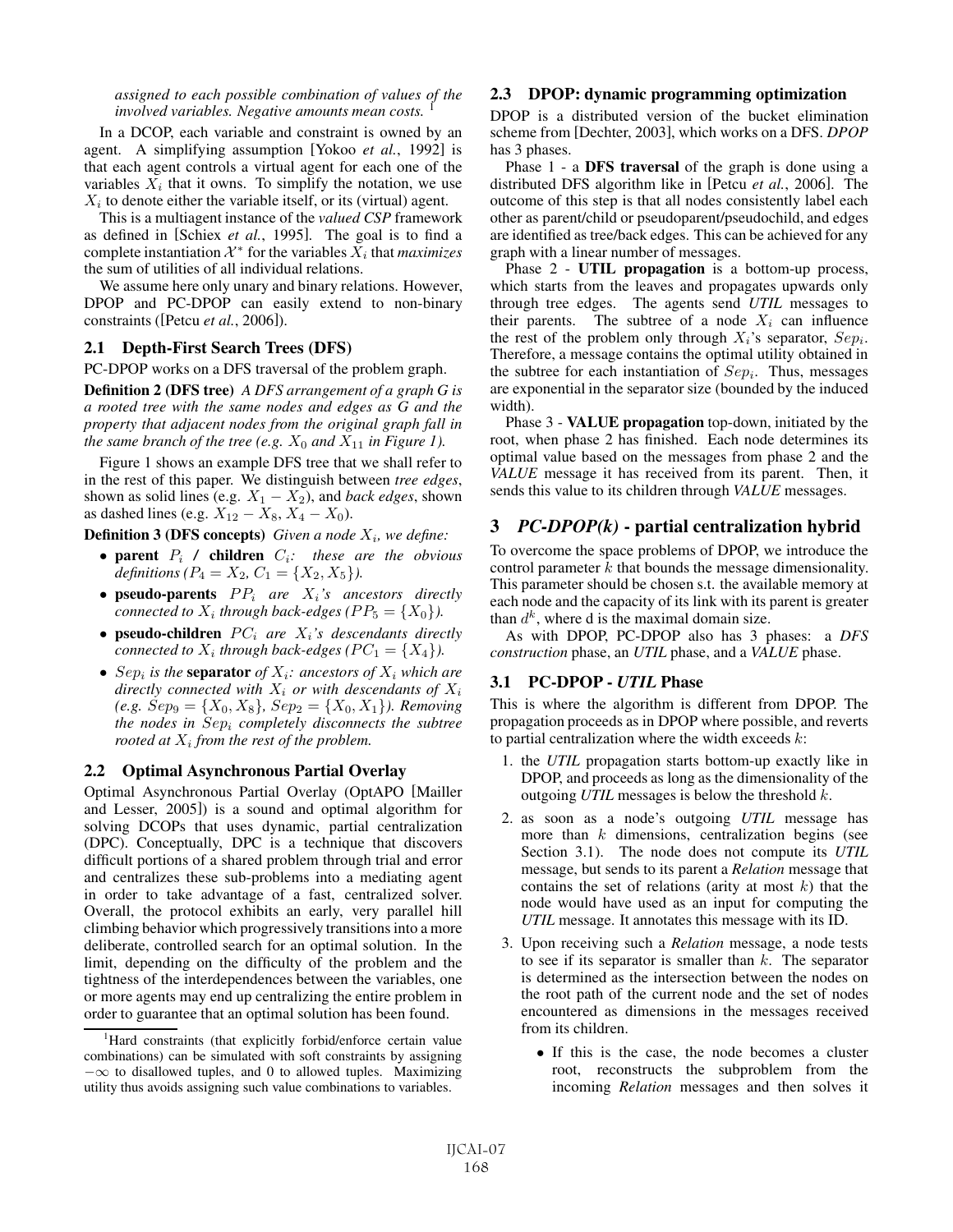

Figure 1: *A problem graph (a) and a DFS tree (b). In low-width areas the normal UTIL propagation is performed. In high width areas (shaded clusters*  $C_1$ ,  $C_2$  *and*  $C_3$  *in (b)) bounded UTIL propagation is used. All messages are of size at most*  $d^k$ . *Clusters are centralized and solved in the cluster roots (the bold nodes*  $X_2, X_9, X_{14}$ ).

(see Section 3.1). Then it continues the *UTIL* propagation as in DPOP.

Later on, during the VALUE phase, when the node receives the *VALUE* message from its parent, it retrieves the solution from its local cache and informs nodes in the cluster of their optimal values via VALUE messages.

• Otherwise, it cannot become cluster root and has to pass on to its parent all the relevant relations (the ones received from its children and its own), that it would otherwise use to compute its *UTIL* message. For details, see Section 3.1.

#### PC-DPOP - Centralization

This process occurs in high-width areas of the problem (e.g. the shaded areas in Figure 1). It is initiated by any node that cannot compute and send its *UTIL* messages because that would exceed the dimensionality limit imposed by  $k$ . Any such node produces the union of the relations and UTIL messages received from children, and its own relations with its parent/pseudoparents. All these relations can be sent to its parent in a *Relation* message, annotated by appending the node's ID to the path.

On one hand, this ensures the dimensionality limit  $k$  is observed, as no relation with arity larger than  $k$  is produced or sent over the network. On the other hand, it will allow the cluster root to reconstruct the subproblem that has to be centralized, and enable the use of structure sensitive algorithms like DPOP, AOBB, etc.

Alternatively, to save bandwidth, avoid overload on cluster root nodes, and also improve privacy, a node can selectively join subsets of these relations/*UTIL* messages, s.t. the dimensionality of each of the resulting relations is less than  $k$ . The resulting set of relations is then packaged as a *Relation* message, annotated with the node's ID, and sent to the parent (see Section 3.1). This happens as follows:

- 1. node X<sup>i</sup> receives all *UTIL/Relation* messages from its children, if any
- 2.  $X_i$  forms the union  $U_i$  of all relations in the *UTIL/Relation* messages and the relations it has with its parent and pseudoparents
- 3.  $X_i$  matches pairs of relations in  $U_i$  s.t. by joining them the resulting relation will have  $k$  dimensions or less (the dimensionality of the resulting relation is the union of the dimensions of the inputs). If the join was successful, remove both inputs from  $U_i$ , and add the result instead. Try until no more joins are possible between relations in  $U_i$ . This process is linear in the size of  $U_i$ .
- 4. The resulting  $U_i$  set is sent to  $X_i$ 's parent in a *Relation* message

This process proceeds bottom-up until a node  $X_r$  with a separator smaller than k is reached.  $X_r$  declares itself a cluster root and executes the procedures from Section 3.1.

The result of this phase is that *minimal*, difficult (highwidth) areas of the problem are identified in a distributed fashion. In these areas the algorithm reverts to partial centralization, by having nodes send to their parents not high dimensional *UTIL* messages, but lower arity *inputs* that could be used to generate those *UTIL* messages.

#### Subproblem reconstruction

Let us assume a cluster root node  $X_i$  has received a set of relations  $R_{C_i}$  from its children. Each relation  $r_i \in R_{C_i}$  has a set of variables that it involves  $(scope(r_i))$ , and the path that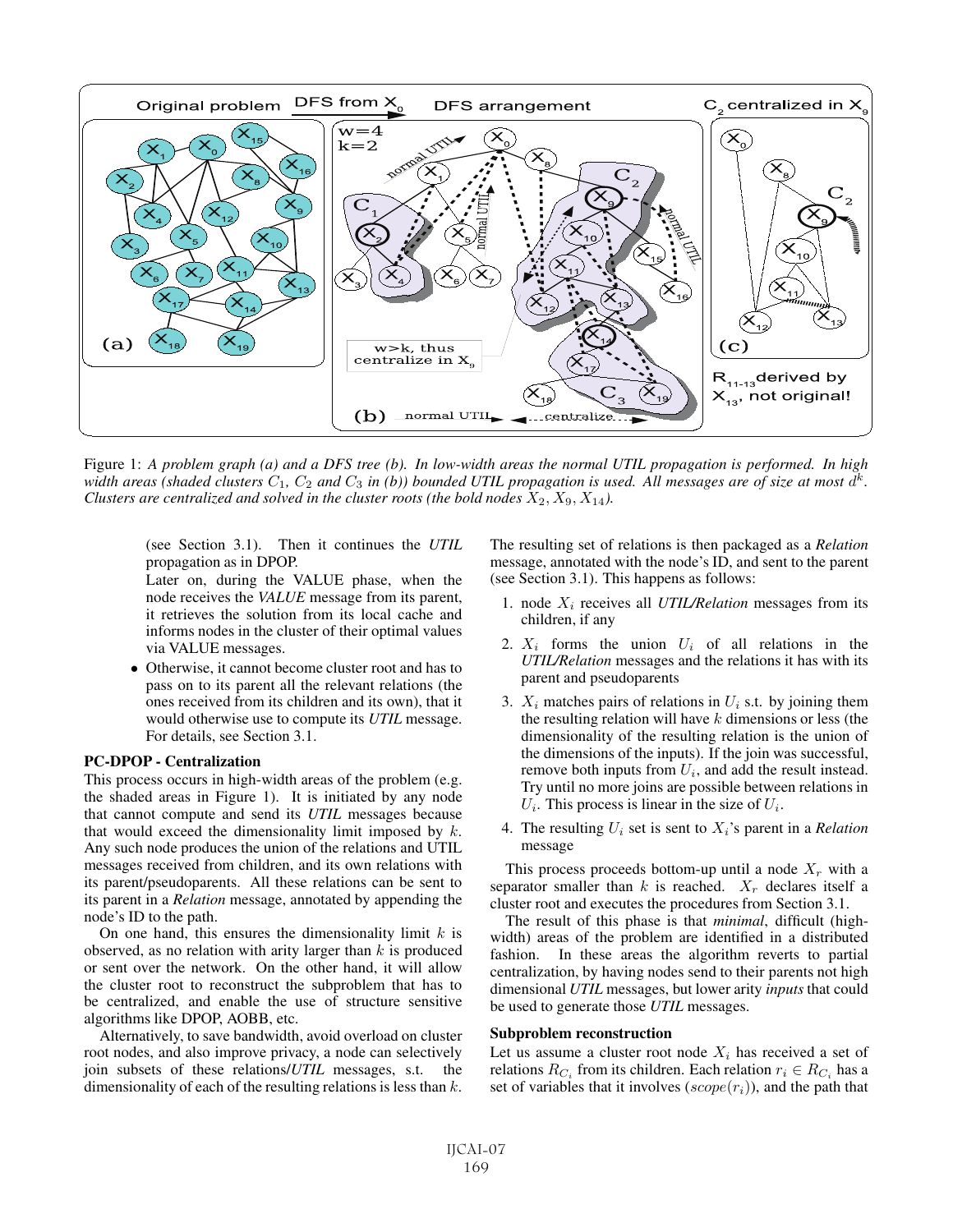it traveled through until it reached  $X_i$ .  $X_i$  creates an internal copy of all the nodes found in the scopes of the relations received. Then,  $X_i$  reconstructs the subtree by placing each internal variable  $X_k$  in its position as follows:

- if  $X_k$  is an ancestor of  $X_i$ , then it is identified as such, because  $X_i$  knows the path from root to itself.
- if  $X_k$  is a child of  $X_i$ , then it is identified as such.
- otherwise, it is a descendant of  $X_i$ . In this case  $X_i$ deduces its place in the subtree by analyzing backwards the path recorded in the relations involving  $X_k$ . For example, in Figure 1,  $X_9$  receives  $r_{12}^0$ ,  $r_{12}^{11}$  and  $r_{12}^8$ , all annotated with the path  $X_{12} - X_{11} - X_{10} - X_9$ .  $X_{10}$  is already a child of  $X_9$ , so it is then easy to see that  $X_{11}$ is  $X_{10}$ 's child and  $X_{12}$  is  $X_{11}$ 's child. Thus, the whole branch  $X_9 - X_{10} - X_{11} - X_{12}$  is reconstructed.

It is interesting to note that this technique allows for identifying different branches as well. Consider again  $X_9$ that also receives  $r_{13}^9$ ,  $r_{13}^{10}$  and  $r_{13}^{11}$ , all annotated with the path  $X_{13} - X_{11} - X_{10} - X_9$ . Following the same reasoning as before,  $X_9$  can infer that  $X_{13}$  is also a child of  $X_{11}$ , like  $X_{12}$ . Therefore,  $X_{12}$  and  $X_{13}$  lie in different branches.

This makes it possible for a cluster node to reconstruct the subproblem *while preserving structural information*. This is important because it enables the use of high-performance optimization algorithms that also take advantage of problem structure. Examples include AOBB [Marinescu and Dechter, 2005], a centralized DPOP [Petcu and Faltings, 2005], etc.

#### Solving centralized subproblems

The centralized solving occurs in the roots of the clusters determined by the high-width areas. In the example of Figure 1, such a cluster is the shaded area containing  $X_9, X_{10}, X_{11}, X_{12}, X_{13}.$ 

The root of the cluster (e.g. X9) maintains a *cache table* that has as many locations as there are possible assignments for its separator (in this case  $d^k = d^2$  locations). As a normal node in *DPOP*, the root also creates a table for the outgoing *UTIL* message, with as many dimensions as the size of the separator. Each location in the cache table directly corresponds to a location in the *UTIL* message that is associated with a certain instantiation of the separator. The cache table stores the best assignments of the variables in the centralized subproblem that correspond to each instantiation of the separator.

Then the process proceeds as follows:

- for each instantiation of  $Sep<sub>i</sub>$ , the cluster root solves the corresponding centralized subproblem. The resulting utility and optimal solution are stored in the location of the *UTIL* message (cache table location, respectively) that correspond to this instantiation.
- $\bullet$  when all  $Sep<sub>i</sub>$  instantiations have been tried, the *UTIL* message for the parent contains the optimal utilities for each instantiation of the separator (exactly as in DPOP), and the cache table contains the corresponding solutions of the centralized subproblem that yield these optimal utilities.

• the cluster root sends its UTIL message to its parent, and the process continues just like in normal DPOP.

There are multiple possibilities for choosing an optimization algorithm for solving subproblems: a centralized version of DPOP [Petcu and Faltings, 2005], AOBB [Marinescu and Dechter, 2005], etc.

| Algorithm 1: PC-DPOP - partial centralization DPOP.                        |  |
|----------------------------------------------------------------------------|--|
| <b>PC-DPOP</b> $(X, \mathcal{D}, \mathcal{R}, k)$ : each agent $X_i$ does: |  |

#### *UTIL* propagation protocol

- 1 wait for  $UTIL/Relation$  messages from all children
- 2 if  $Sep_i \leq k$  (can send outgoing  $\overline{UTIL}_i^{P_i}$ ) then
- <sup>3</sup> if *incoming are all UTIL (normal DPOP node)* then compute  $UTIL_i^{P_i}$  as in DPOP and send it to  $P_i$
- 4 **else** (*this means*  $X_i$  *is the root of a cluster*)
- <sup>5</sup> reconstruct subproblem from received relations 6 solve subproblem for each  $s \in \langle Sep_i\rangle$  and store utility in  $UTIL_i^{P_i}$  and solution in local cache
- 7 send  $UTIL_i^{P_i}$  to  $P_i$
- 8 else (*this means*  $X_i$  *is part of a cluster*)
- <sup>9</sup> Join subsets of incoming UTIL/Relation and relations with (p) parent with same dimension s.t. for each join,  $dim(join) \leq k$
- 10 send joins to  $P_i$

*VALUE* propagation( $X_i$  gets  $Sep_i \leftarrow Sep_i^*$  from  $P_i$ )

- 11 if  $X_i$  is cluster root then
- 12 | find in cache  $Sol^*$  that corresponds to  $Sep_i^*$ 12 find in cache  $Sol^*$  that corres<br>13 assign self according to  $Sol^*$
- 
- 14 send  $Sol^*$  to nodes in my cluster via VALUE msgs
- <sup>15</sup> else continue VALUE phase as in DPOP

## 3.2 PC-DPOP - *VALUE* Phase

The labeling phase has determined the areas where bounded inference must be applied due to excessive width. We will describe in the following the processing to be done in these areas; outside of these, the original VALUE propagation from DPOP applies.

The VALUE message that the root  $X_i$  of a cluster receives from its parent contains the optimal assignment of all the variables in the separator  $Sep<sub>i</sub>$  of  $X<sub>i</sub>$  (and its cluster). Then  $X_i$  can simply retrieve from its cache table the optimal assignment corresponding to this particular instantiation of the separator. This assignment contains its own value, and the values of all the nodes in the cluster.  $X_i$  can thus inform all the nodes in the cluster what their optimal values are (via *VALUE* messages). Subsequently, the *VALUE* propagation proceeds as in DPOP.

### 3.3 PC-DPOP - Complexity

In low-width areas of the problem, PC-DPOP behaves exactly as DPOP: it generates a linear number of messages that are at most  $d^k$  in size. In areas where the width exceeds k, the clusters are formed.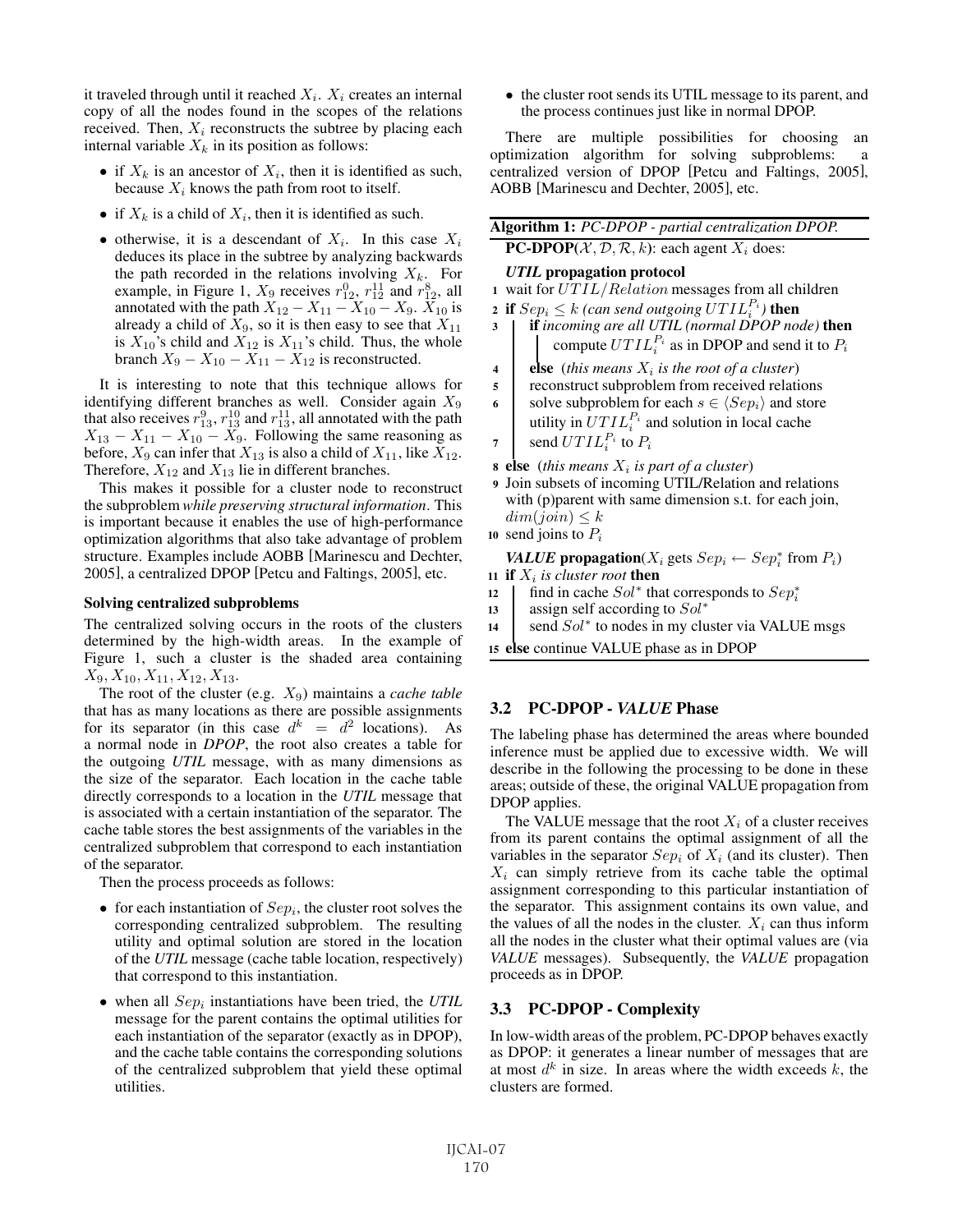**Theorem 1**  $PC - DPOP(k)$  *requires communication*  $O(exp(k)$ *. Memory requirements vary from*  $O(exp(k))$  *to* O(exp(w)) *depending on the algorithm chosen for solving centralized subproblems (*w *is the width of the graph).*

PROOF. Section 3.1 shows that whenever the separator of a node is larger than  $k$ , that node is included in a cluster. It also shows that within a cluster, *UTIL* messages with more than  $k$  dimensions are never computed or stored, but their input components sent out instead. It can be shown recursively that these components have always less than  $k$  dimensions, which proves the first part of the claim.

Assuming that  $w > k$ , memory requirements are at least  $O(exp(k))$ . This can easily be seen in the roots of the clusters: they have to store the *UTIL* messages and the cache tables, both of which are  $O(exp(Sep = k)).$ 

Within a cluster root, the least memory expensive algorithm would be a search algorithm (e.g. AOBB(1)) that uses linear memory. The exponential size of the cache table and UTIL message dominates this, so memory overall is  $O(exp(k)).$ 

The most memory intensive option would be to use a centralized version of DPOP, that is proved to be exponential in the induced width of the subtree induced by the cluster. Overall, this means memory is exponential in the maximal width of any cluster, which is the overall induced width.

 $\Box$ 

#### 4 Experimental evaluation

We performed experiments on 3 different problem domains: distributed sensor networks (DSN), graph coloring<sup>2</sup> (GC), and meeting scheduling (MS). Our versions of OptAPO and PC-DPOP used different centralized solvers, so in the interest of fairness, we did not compare their runtimes. Instead, we compared the effectiveness of the centralization protocols themselves, using 2 metrics: communication required (see Figure 3), and amount of centralization (see Figure 2). Figures 2 and 3 present the results on the GC problems.

The bound  $k$  has to be at least as large as the maximal arity of the constraints in the problem; since these problems contain only binary constraints, we ran PC-DPOP $(k)$  with  $k$ between 2 and the width of the problem. As expected, the larger the bound  $k$ , the less centralization occurs. However, message size and memory requirements increase.

DSN The DSN instances are very sparse, and the induced width is 2, so  $PC - DPOP(k \ge 2)$  always runs as DPOP: no centralization, message size is  $d^2 = 25$ . In contrast, in OptAPO almost all agents centralize some part of the problem. Additionally, in the larger instances some agents centralize up to half the problem.

Meeting scheduling we generated a set of relatively large distributed meeting scheduling problems. The model is as in [Maheswaran *et al.*, 2004]. Briefly, an optimal schedule has to be found for a set of meetings between a set of agents. The problems were large: 10 to 100 agents, and 5 to 60 meetings, yielding large problems with 16 to 196 variables.



Figure 2: Graph coloring: Centralization. (a) In OptAPO there is always an agent which centralizes all the problem. (b) In OptAPO all agents centralize some subproblem.



Figure 3: Graph coloring: message exchange. (a) All PC-DPOP variants use a linear # of messages. ; (b) Total information exchange (bytes) is much lower for PC-DPOPs.

<sup>2</sup> DSN and GC instances taken from [Maheswaran *et al.*, 2004].